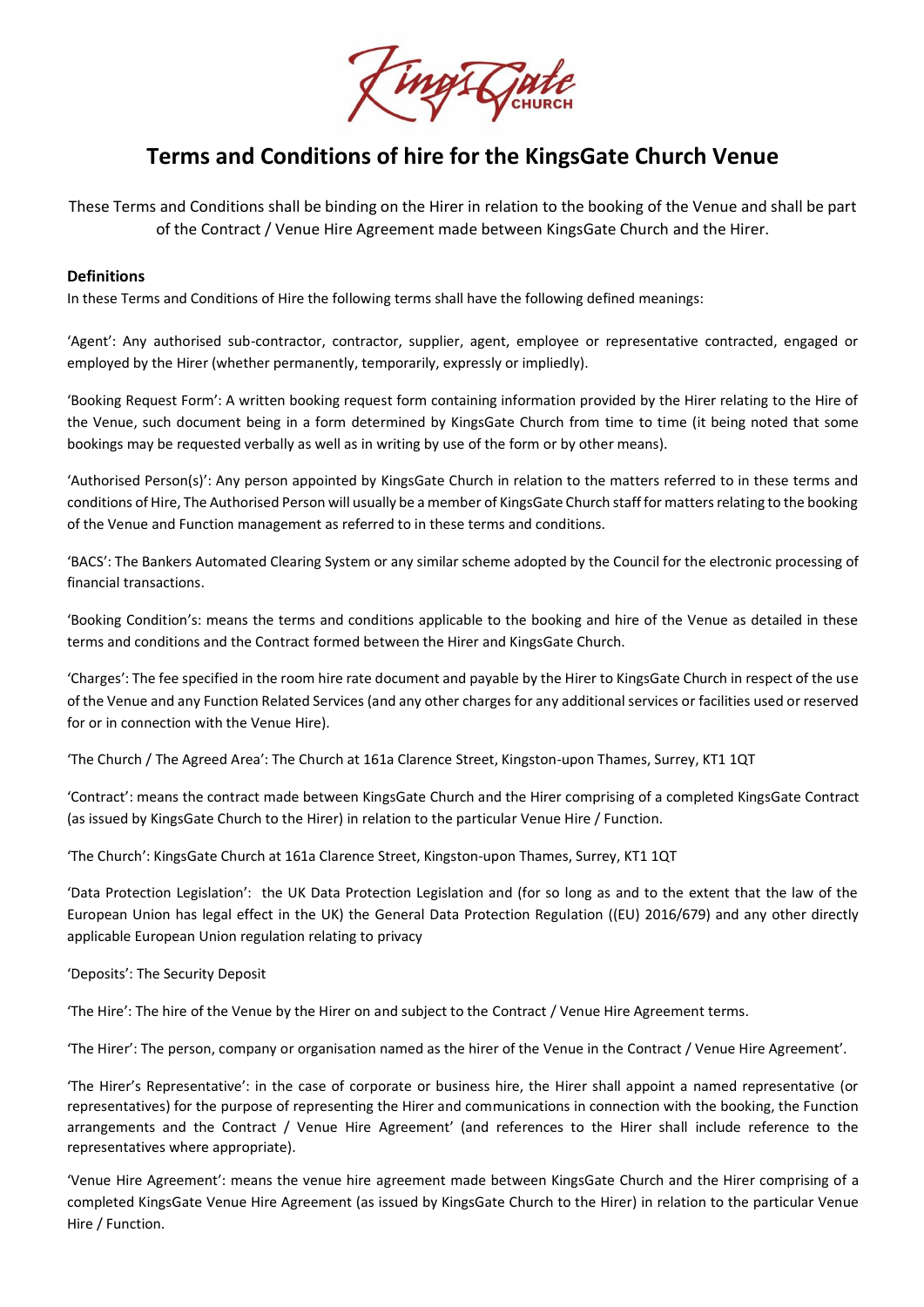'The Venue Hire / Function': The use of the building or event or function to be held at the Venue by the Hirer as detailed in the Contract / Venue Hire Agreement'.

'The Venue Hire / Function Date': the date (or dates) for which the Venue is booked by the Hirer.

'Function Related Services': Services for example catering, decorating, entertainment, audio-visual or conference related services or other services requested, booked or otherwise to be provided to the Hirer in connection with the Function (provided by third party contractors or suppliers or in certain cases by KingsGate Church).

'Acceptance': Approval given, either verbally or in writing, to the Hirer confirming acceptance of a booking request to hire the Venue, which may include additional terms.

'The Parties': KingsGate Church and the Hirer and a "Party" refer to either of them.

'Period of Hire': The period of time, or duration between start and end times specified in the Contract/ Venue Hire Agreement' as being the agreed period for hire of the Venue.

'Personal Data': any information relating to an identified or identifiable natural person (**'Data Subject'**); an identifiable natural person is one who can be identified, directly or indirectly, in particular by reference to an identifier such as a name, an identification number, location data, an online identifier or to one or more factors specific to the physical, physiological, genetic, mental, economic, cultural or social identity of that natural person

'Regulatory Authority': any regulatory authority with jurisdiction, power or authority over or in relation to the activities undertaken at the Venue or in relation to Function or Hirer.

'Security Deposit': The sum specified by KingsGate Church as being required in respect of security against risk of loss or damage to the Venue or KingsGate Church and which deposit may be taken for reasons including (but not limited to) potential loss or damage to the property of the Church, failure of Hirer, Hirer's caterer or Agents to clean or remove items, deviation in event timings or other failure to comply with the Contract / Venue Hire Agreement requirements.

'Hire Area': The particular part of KingsGate Church premises which is the subject of the Hire as detailed in the Contract / Venue Hire Agreement.

'Working Days': KingsGate Church working days of Monday to Friday excluding official Bank holidays in England.

## **1. Booking Requests and Procedure**

1.1 Booking requests for the Hire of the Venue may be made using the Booking Request Form prescribed by KingsGate Church or by other means permitted by KingsGate Church. The Hirer must complete the Booking Request Form with as much detail as possible regarding the proposed Venue Hire or Function (as known at time of booking). The Hirer must state the rooms or areas, equipment and facilities, Function Related Services and date of Venue Hire or Function requested by the Hirer, together with precise details of the Venue Hire or Function and its purpose (in sufficient detail to enable KingsGate Church to assess the request) and to the satisfaction of the Authorised Person(s).

1.2 Once the Hirer has completed the details needed on the Booking Request Form, the Hirer should submit or return the form to the Authorised Person(s) at the address shown on the form or as otherwise notified to the Hirer by KingsGate Church.

1.3 In cases where the Hirer has made an enquiry for a particular Function Date and KingsGate Church has agreed to provisionally hold the date pending the completion of the Contract / Venue Hire Agreement and the agreed payment, the Hirer will be allowed 15 days to return the Contract / Venue Hire Agreement. If this does not occur in the time period (and unless KingsGate Church agrees to extend it in writing), then KingsGate Church is not bound to hold the Venue Hire or Function Date and may re-market it or accept an alternative booking. The Hirer should contact the Authorised Person(s) if the Hirer is unable to return the signed Contract / Venue Hire Agreement within 15 days. KingsGate Church is not bound to reserve any particular Venue Hire or Function Date(s) beyond 15 days unless the Authorised Person(s) for the booking has specifically agreed to an extension (and any such extension offer may in any case be withdrawn where another hirer wants the same date and is willing to make a firm booking).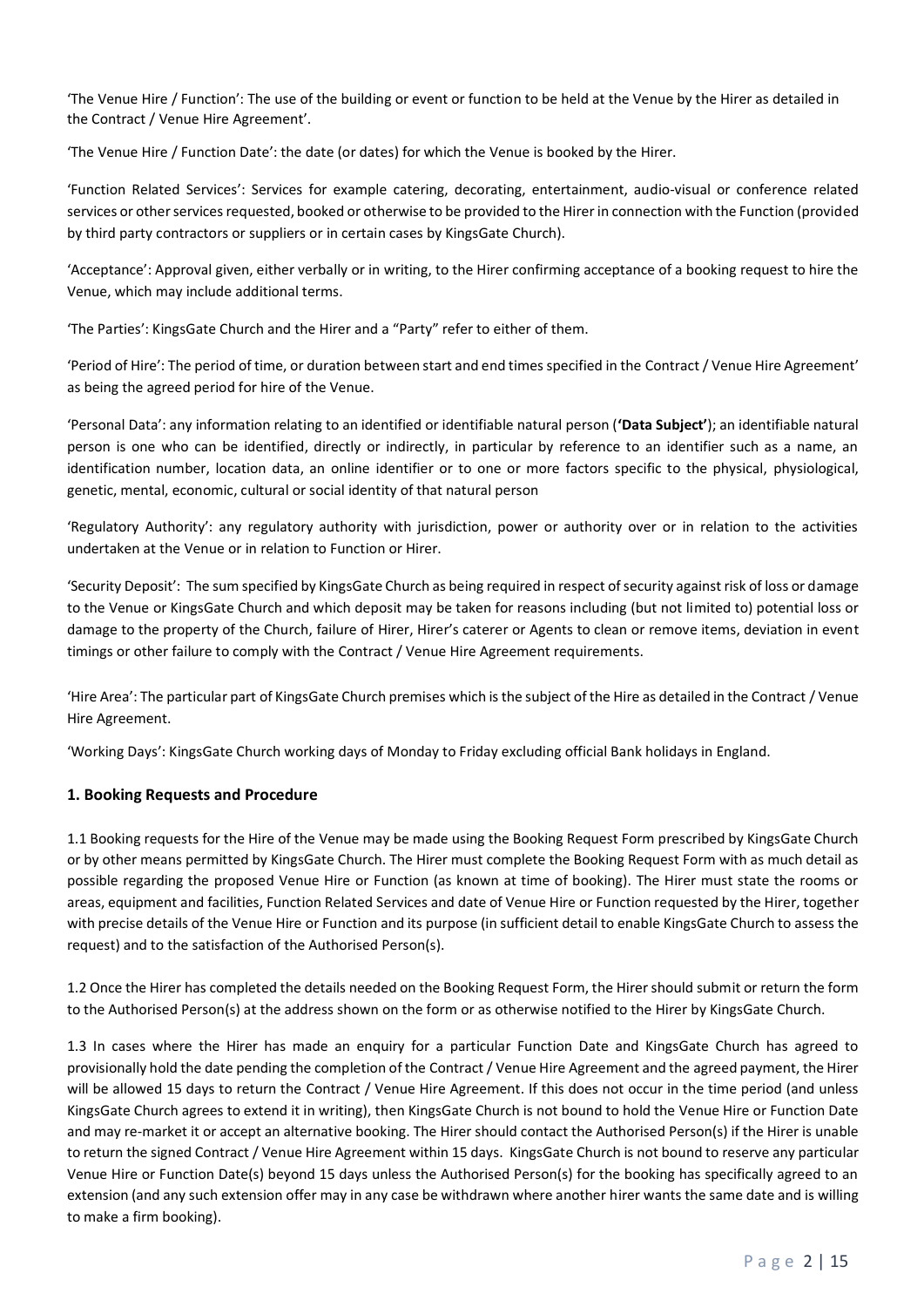1.4 KingsGate Church reserves the right to decline any request for booking for any reason without the need to provide explanations or justification for refusal. Booking requests will not be accepted from persons less than 18 years of age.

1.5 It is the responsibility of the Hirer to make sure that the information provided on the Booking Request Form (or provided by other means of booking request) are correct before submitting the booking request and to make sure that the Hirer is able to understand these Terms and Conditions of Hire before accepting them. The Hirer should seek clarification from the Authorised Person(s) prior to Contract / Venue Hire Agreement signature if there is anything the Hirer does not understand.

1.6 If the Hirer is a Charity; it is the responsibility of the hiring group/organisation to provide proof, to the satisfaction of the Authorised Person(s), that it is a genuine, registered Charity.

1.7 No Hire or booking shall be regarded as a confirmed booking until such time as the agreed payment or the Contract / Venue Hire Agreement signed by both Parties is received by KingsGate Church. The Hirer shall not publicise the Venue Hire or Function until the Contract / Venue Hire Agreement has been signed by both Parties and payment of the appropriate deposit.

## **2. Deposits and Booking Process**

2.1 Once the Contract / Venue Hire Agreement is signed and received by KingsGate Church, KingsGate Church will raise an invoice for the balance of the Charges and either forward it to the Hirer or provide a link to enable the hirer to pay the amount due.

2.2 For Functions (which include all once of hire events), full settlement of the Charges including the Security Deposit, must be paid in advance of the Function Date. For Venue Hire (on multiple dates), the balance of the Charges i.e. the full amount of Charges must be paid no later than 30 days after the first Hire Date and the Security Deposit must be paid in advance of the Venue Hire Date. All Charges must be paid and received by KingsGate Church as cleared funds before any future Venue Hire or Functions will be allowed to take place.

2.3 KingsGate Church requires that a Security Deposit is payable before the Function Date. The Security Deposit amount is at the discretion of KingsGate Church and will be included in the price quote.

2.4 The Security Deposit (where required) will be retained in the event of (but not limited to) loss or damage to the property of KingsGate Church, failure of Hirer, or Hirer's Agent(s) to clean or remove items, untidiness, deviation in event timings in respect of the Hire Period or other failure to comply with the requirements in the Booking Conditions or the Contract / Venue Hire Agreement. KingsGate Church acting reasonably shall be the sole judge of the damage/excess time/failure to comply with Contract / Venue Hire Agreement and the amount of payment required from the Security Deposit or otherwise from the Hirer. KingsGate Church may require an additional guarantee or security against any such loss or damage, if KingsGate Church considers it reasonably necessary (as determined by the Authorised Person).

2.5 Subject to clause 2.4, Security Deposits will normally be refunded through BACS, credit or debit card (to the appropriate card account number used for payment) or by other means agreed with the Council and repayment may take 30 days or longer, after the Function Date.

2.6 The Security Deposit rates are subject to annual reviews and may be changed on 28 days written notice as determined by KingsGate Church. This will not generally affect existing bookings unless the Venue Hire or Function Date is more than 12 months hence. KingsGate Church will notify the Hirer of any change in the Deposit rates in writing.

2.7 Late Bookings: In the case of a booking requested is made in the period of two-three weeks prior to the first Venue Hire or Function Date, this shall be regarded as a Late Booking and the Contract / Venue Hire Agreement and payment of all Charges must be agreed and made at the same time or as close together as possible. The booking will need to be confirmed by the Authorised Person(s). Additional Charges may apply in the case of Late Bookings to reflect any additional resources or requirements and arrangements which need to be accommodated at short notice. The Hirer will be notified of these in writing by the Authorised Person.

2.8 The Hirer should ensure that the details in the Venue Booking or Event is correct and reflects the agreed details and arrangements for the Hirer's Venue Hire or Function. Any additional requirements of the Hirer and additional Charges associated therewith should be agreed in the Contract / Venue Hire Agreement.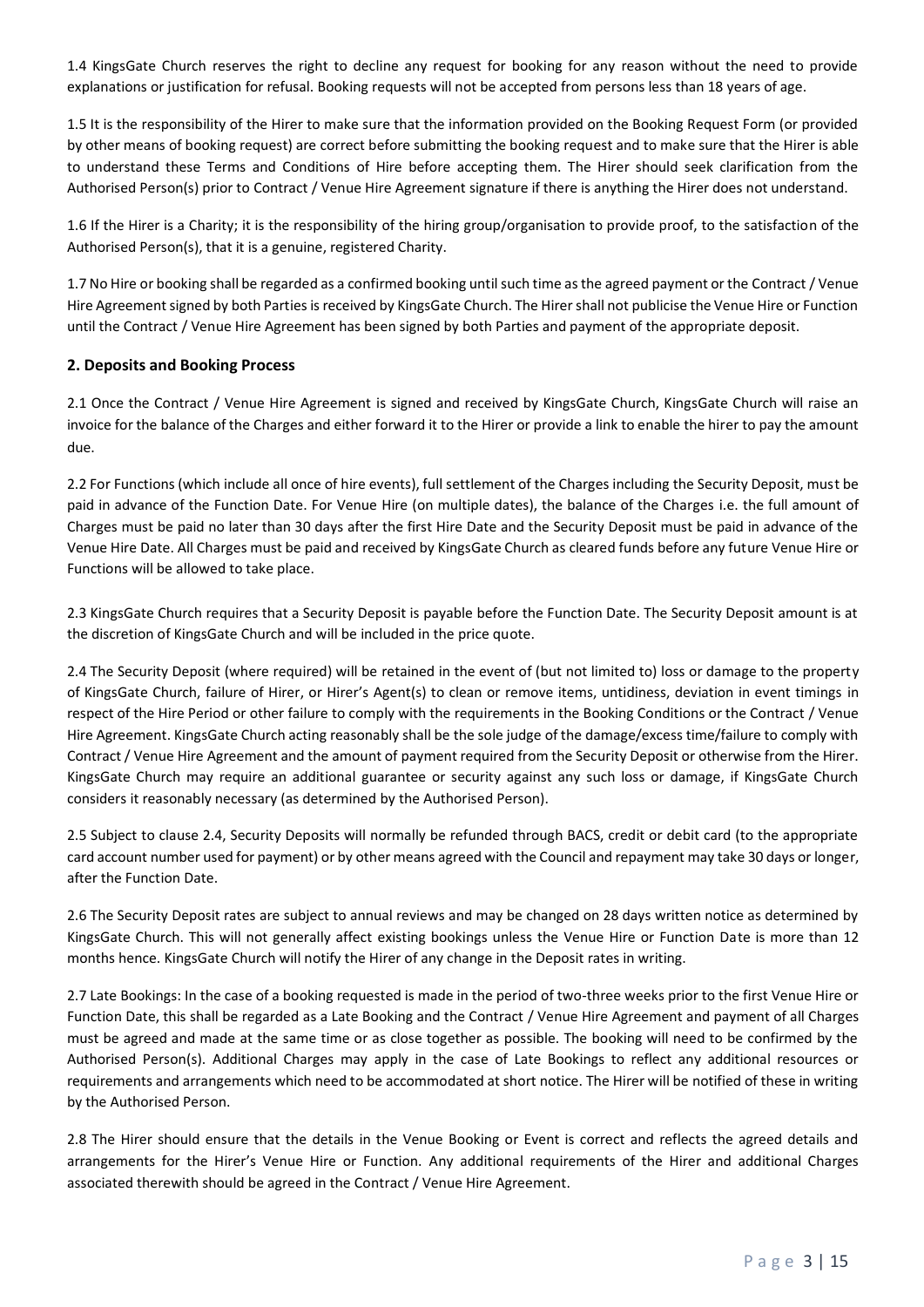2.9 The Hirer is expected to cooperate and ensure that the Hirer's Agents and chosen suppliers for Function Related Services and arrangements relating to the Venue and the Function cooperate and work with KingsGate Churches management and particularly the Authorised Person(s), to facilitate the Contract / Venue Hire Agreement performance and fulfilment of the Contract / Venue Hire Agreement requirements. The Hirer, its Agents and suppliers must help in the process of preparation, agreement and finalisation or arrangements for the Venue, Function and Function Related Services (and any other related matter) in a timely and reasonable manner, provide responses and information in good time for plans and arrangements for the Venue Hire or Function to be discussed and finalised. KingsGate Church aims to work with the Hirer and its Agents to help prepare and finalise the arrangements in good time and in compliance with the time limit requirements in the Contract / Venue Hire Agreement. The Authorised Person(s) will seek to record the details of the agreed arrangements in Contract / Venue Hire Agreement in co-operation with the Hirer. The Hirer and the Authorised Person(s) will agree the details for the Venue Hire or Function in the Contract / Venue Hire Agreement and both Parties will sign the same.

2.10 In addition the Authorised Person will provide the Hirer (or the Hirer's Representative) with a check list for use on the actual Function Date, which will include additional direction / instructions to aid the Hirer.

2.11 Any additional requests for services or facilities not already agreed in the Contract / Venue Hire Agreement which KingsGate Church in its discretion may be able to accommodate on the day of the Function may be agreed with the Venue Hire or Events Manager and will form part of the Contract/ Venue Hire Agreement. The Hirer will be obliged to pay for any additional requests or requirements made on the day of the Function (or in the run up) and the Venue Hire or Event's Manager's will record these wherever possible.

## **3. Payment**

3.1 Payments of Charges and Deposits will be specified in the invoice or on the online Event Booking page.

3.2 Cash payments will not be accepted.

3.3 The Charges advertised or quoted by KingsGate Church are inclusive of Value Added Tax (VAT). VAT is not payable on any bookings.

## **4. Cancellations, Termination, and Changes to bookings**

4.1 In the event of the Hirer wishes to cancel or terminate a booking or the Contract / Venue Hire Agreement for the Hire, KingsGate Church will generally apply the cancellation and termination Charges shown below:

## CANCELLATION AND TERMINATION CHARGES

**Functions** (including Party Hire, once off room or area hire):

- i) Notice received by KingsGate Church under two weeks prior to the Function Date 100% of the hire fees will be charged but the Security Deposit will be returned.
- ii) Notice received by KingsGate Church under one calendar month prior to the Function Date 100% of the Security Deposit will be retained but any event charges will be returned.
- iii) Notice received by KingsGate Church before one calendar month prior to the Function Date a full refund of any charges and the Security Deposit will be refunded.

**Venue Hire** (including multiple date / continues hire of a specified room, area or floor):

- i) Notice received by KingsGate Church under two weeks prior to the first Venue Hire Date 50% of the Venue Hire charges will be retained but the Security Deposit will be returned.
- ii) Notice received by KingsGate Church under one calendar month prior to the first date of the Venue Hire 100% of the Security Deposit will be retained but any Venue Hire charges will be returned.
- iii) Notice received by KingsGate Church before one calendar month of the first Venue Hire Date a full refund of any charges and the Security Deposit will be refunded.

The Hirer should note the period by which notice of cancellation is due prior to the Function date, before the Hirer is becomes liable to pay 100% of the Charges. Any refund will remain at KingsGate Churches discretion.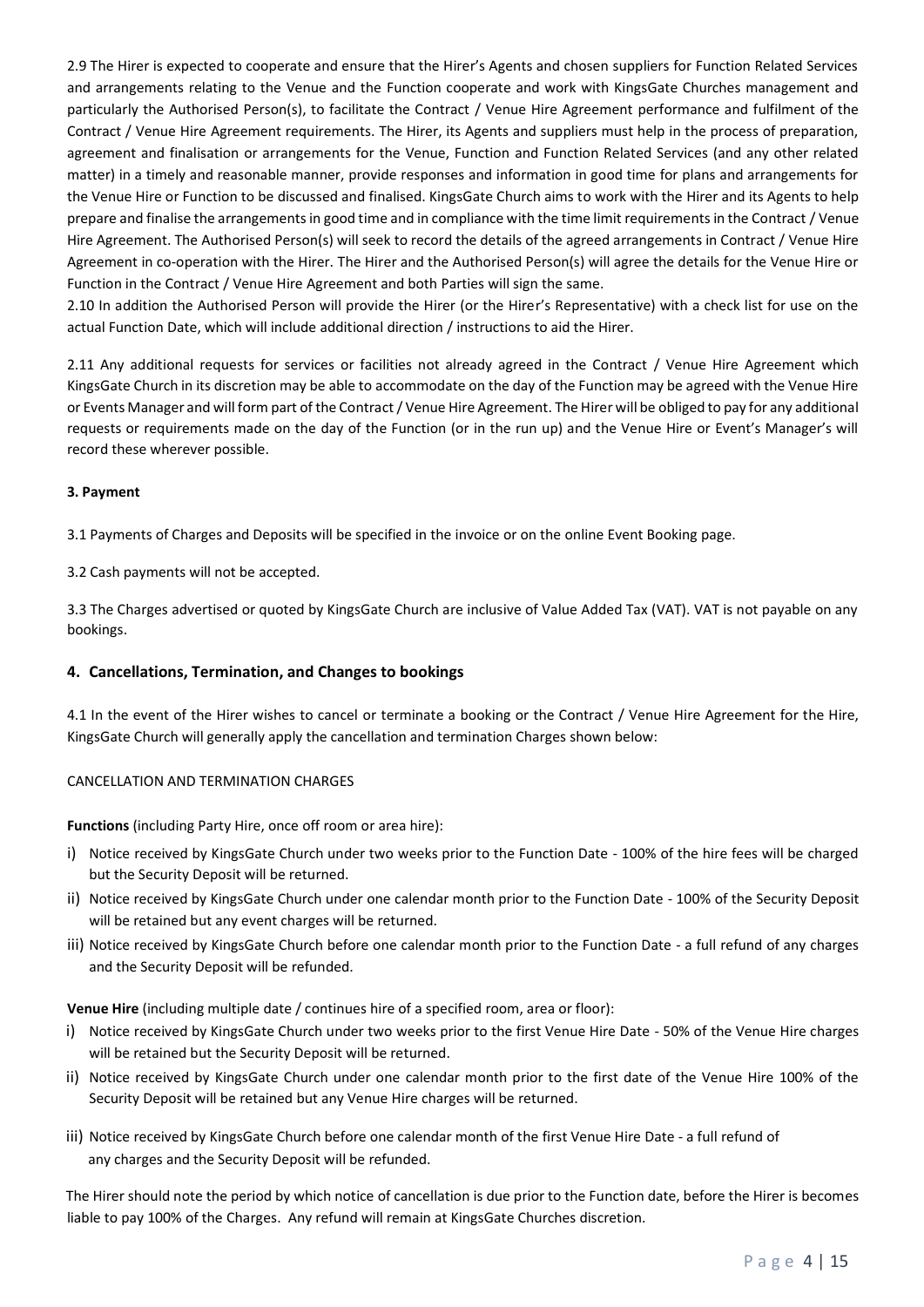4.2 No liability shall fall upon KingsGate Church in respect of any loss sustained or expenses incurred by the Hirer or any other person as a result the Hirer's cancellation or termination and the Hirer is advised to insure against such loss or expenses.

4.3 Any notices or requests for cancellation, postponement or amendment of the booking or details relating to the booking must be made in writing to the Authorised Person(s). Changes to the booking or details relating to it will only be permitted in exceptional circumstances and are strictly subject to KingsGate Churches agreement. Any changes sought in respect of a booking must be notified to the Authorised Person(s) by way or a written request from the Hirer clearly specifying the proposed change. KingsGate Church is under no obligation to accept any changes to the booking or the Contract / Venue Hire Agreement proposed by the Hirer.

4.4 Changes requested by the Hirer to a facility layout, equipment or Function Related Service requirements, date or time for a booking or any other change to the booking details held on KingsGate Churches system may incur a charge to cover administration costs at the discretion of KingsGate Church.

4.5 In cases of cancellation, termination or postponement KingsGate Church is entitled to try and remarket the Venue or seek alternative bookings as soon as possible without liability and without prejudice KingsGate Churches right to retain Deposits and be paid cancellation or termination Charges as per the table above.

4.6 Details of the Function arrangements should be finalised and recorded on either the booking form or the Contract / Venue Hire Agreement. The Hirer agrees to cooperate in agreeing the details. The Hirer acknowledges that changes instigated by the Hirer or Hirer's Agents or new requirements introduced after the Contract / Venue Hire Agreement has been signed, which are material or of a nature which changes the Contract / Venue Hire Agreement or concern a matter which contravene the Contract / Venue Hire Agreement requirements in a material respect (as reasonably determined by the Authorised Person(s), may give rise to a right of termination or cancellation of the booking and the Contract / Venue Hire Agreement, for KingsGate Church. If this situation occurs and KingsGate Church has to terminate or cancel then cancellation and termination charges as detailed in above may apply.

4.7 If the Hirer breaches the Contract / Venue Hire Agreement or any of its duties and obligations thereunder or suffers its Agents or guests to breach the Contract / Venue Hire Agreement rules or requirements in a material respect, causing KingsGate Church to have to cancel or terminate the Contract/ Venue Hire Agreement, the cancellation or termination charges shown above shall apply.

## 4.8 **Cancellation or termination for KingsGate Church's own reasons**

4.8.1 KingsGate Church will endeavour to hire available premises out to anyone wishing to use them and taking into account the principles under the Human Rights Act 1998 ("HRA"). However, the convention rights in the HRA are not absolute. They are subject to the interests of national security, public safety and the prevention of disorder or crime, the economic well-being of the country, the protection of health or morals and the protection of the rights and freedoms of others. KingsGate Church is entitled to refuse a booking or cancel an existing booking if it has justified fears that any of these considerations might apply. KingsGate Church also reserves the right (without necessarily stating reasons) to refuse to hire its premises for any purpose which it considers prejudicial or contrary to the best interests of the Church, its ethos, functions and policies.

4.8.2 KingsGate Church reserves the right to cancel or postpone any booking (or element of booking) at any time. Possible reasons for cancellation include (but are not limited to) KingsGate Church related activity, community related activity, venue issues, legal issues, Acts of God, suspected disorder or disharmony, events suspected of being of an objectionable, illegal, or undesirable nature and not in accordance with the purpose stated by the Hirer in the Booking Request Form or Contract / Venue Hire Agreement or that the Hirer is otherwise in breach of the Contract / Venue Hire Agreement. KingsGate Church may in such cases refuse to accept or may subsequently cancel the booking and the Contract / Venue Hire Agreement.

4.8.3 In cases where there is no breach of failure of the Hirer to comply with the Contract / Venue Hire Agreement requirements, no misrepresentation or wrongdoing on the part of the Hirer (causing KingsGate Church to terminate or cancel) the amount the Hirer has paid in respect of the booking will be returned to the Hirer, who shall have no other claim against KingsGate Church on account of such cancellation or termination.

4.8.4 The Hirer shall provide the Authorised Person(s) with all information regarding the Hirer's plans and arrangements intended for the Function and co-operate in answering any questions or requests of the Authorised Person(s)/the Church related to the Contract / Venue Hire Agreement. The Hirer shall submit a copy of the programme particulars, schedule and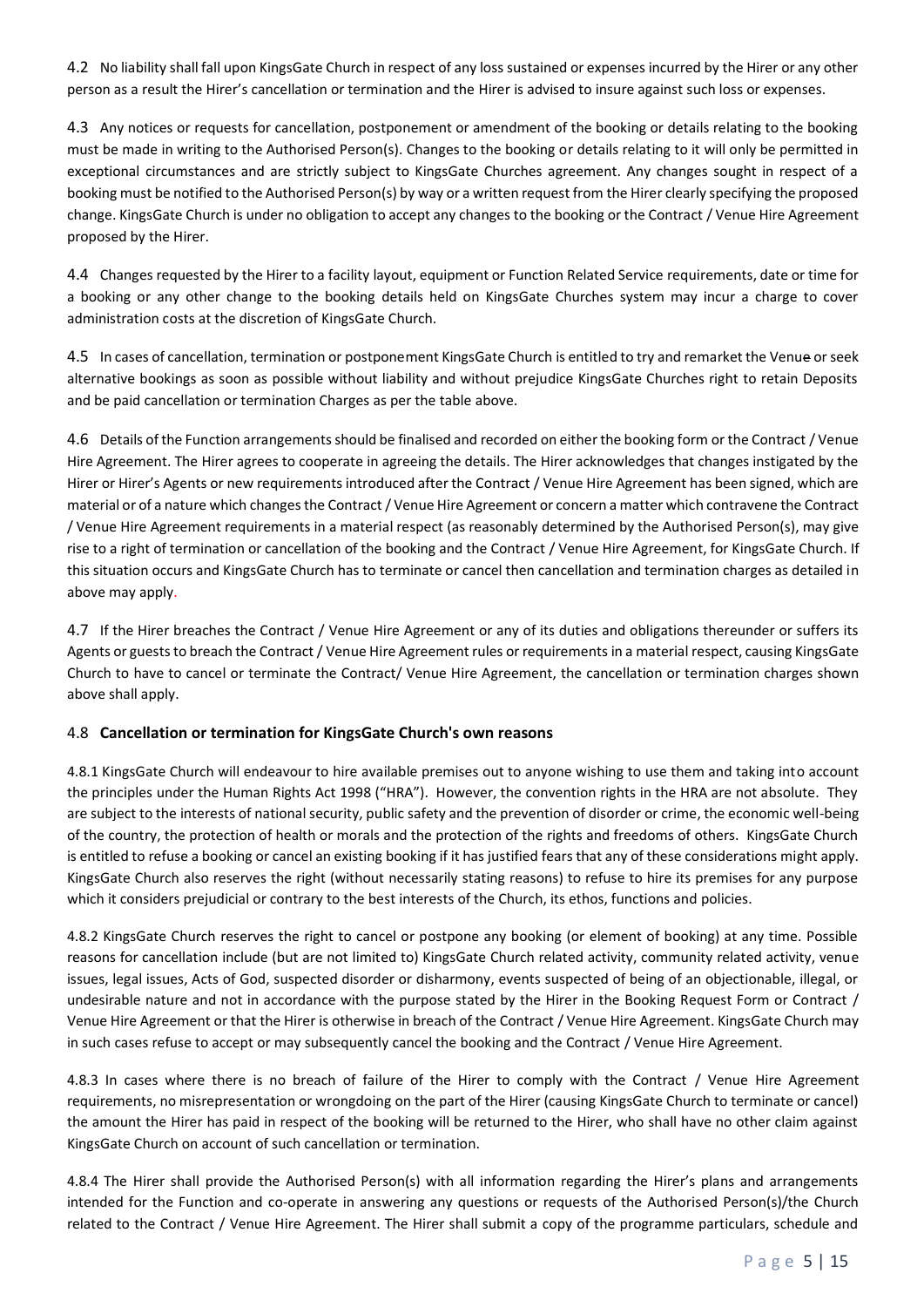other materials about the Function to the Authorised Person(s) prior to use or publication thereof, and shall take account and amend the same if requested by the Church/Authorised Person(s).

4.8.5 If the reasonable opinion of the Authorised Person(s) (whether viewed in advance or on the Venue Hire or Function Date), the Venue or premises are used or appear to booked by the Hirer, its Agents, guests or attendees for any purpose other than the purpose stipulated in the Contract / Venue Hire Agreement, the Authorised Person(s) acting on behalf of KingsGate Church may order the discontinuance of such use or terminate the booking and the Contract / Venue Hire Agreement. In such case the whole of the Charges and Security Deposit (if applicable) paid by the Hirer may be forfeited as reasonably determined by KingsGate Churches Authorised Person(s).

## **5. Times for Hire and Access Restrictions**

5.1 Each particular Venue or area of the Church available for Hire may have its own authorised access time or hire periods, opening hours or set times as determined and set by KingsGate Church. This will obviously affect the selection of Venue and Hirers are advised to check this prior to booking. The times for Period of Hire (and any restrictions for use of specific Venue areas) must be adhered to at all times and will be enforced by KingsGate Churches Management or Authorised Person(s). The Hirer will be granted access to the Venue at and only at the times and for the Period of Hire specified in the Contract / Venue Hire Agreement. The Period of Hire times will be shown in the Contract / Venue Hire Agreement and signed by the Parties. Any subsequent late changes/requests made to the Authorised Person(s) for altered access times or other arrangements are strictly subject to approval and acceptance by the Authorised Person(s) in writing and may be subject to further Charges.

5.2 Any Function continuing beyond the permitted licensed time or the Period of Hire will be in breach of the terms of the Contract/ Venue Hire Agreement, and will be curtailed/terminated by KingsGate Church's Management. The Hirer, Agents and all guests attending the Function must vacate and be clear of the Venue by the end of the Period of Hire. The Hirer will be charged up until the time that the occupants (including Caterers and Musicians and other Agents) vacate the Venue and the Churches premises.

5.3 Every item brought into the Venue by the Hirer or Agents must arrive and leave within the Period of Hire. All items brought to the Venue are brought in or left at the risk of the Hirer or the owner and the Hirer. The Hirer must ensure that the time booked, allows time not only for the Function period but for any time required for equipment delivery, setting-up/dismantling, decorating, table-laying, rehearsals or any other time Agents or Hirer requires to be on the Church's premises. These times must be stated on the relevant forms that are part of the Contract / Venue Hire Agreement and access will only be granted at the times paid or agreed for and no earlier or later. Should additional time be required, it must be booked in advance of the Function Date via request to the Authorised Person(s).

5.4 Deliveries or collection outside of the Period of Hire of any equipment or items for the Function must be arranged with the Church's Authorised Person(s). These items must be lifted in and out by contractors, not KingsGate Church staff. The times for delivery and collections (as applicable) must be specifically agreed with the Authorised Person(s). The Hirer accepts that these applications may be rejected or subject to additional Charges as will be notified by the Authorised Person(s).

5.5 Storage of any items on the Church's premises, either prior to the Venue Hire or Function, the Hire Period or afterwards is not permitted unless arranged with the Authorised Person(s) and/or paid for in advance.

5.6 Access to kitchen, sound desk, cleaners' rooms or storage areas (where applicable) is to be agreed with the Church. If access to other areas of the Churches premises is required and these areas are not included in the Hire Charge, then at least two weeks' notice will be required and an additional payment will be required. All such arrangements must be notified to and agreed with the Authorised Person(s), who will confirm additional payments applicable, in advance.

5.7 All glassware, crockery, utensils, equipment, furniture, or other items brought or sent to the Venue by the Hirer or Agents must be of good quality and fit for purpose and use. The Hirer and its Agents are responsible for ensuring this is the case. Deliveries shall only be allowed into the Venue at such times as are pre-agreed by the Authorised Person(s), and all such items must be collected or removed prior to the end of the Hire Period. The Security Deposit will be retained if this is not adhered to.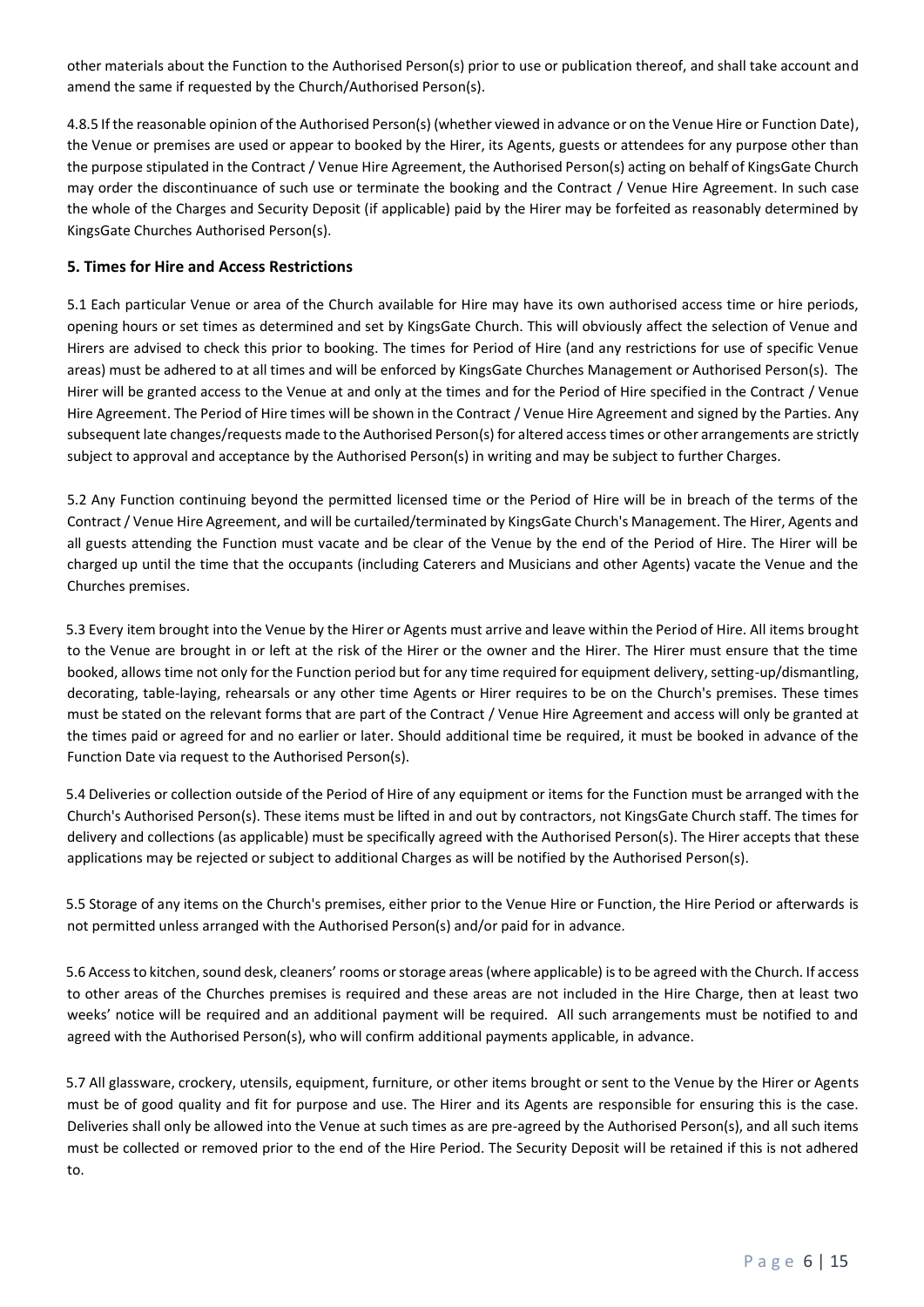# **6. Safety of Children**

6.1 It is the responsibility of the parent/guardian of any child brought into the Venue or onto the Churches premises to ensure that they are correctly supervised at all times. Any child found vandalising or damaging the Church's premises will be asked to leave with the attendant parent/adult.

6.2 For any entertainment or Function at which children may be present, the Hirer shall provide a sufficient number of stewards in the vicinity to control and facilitate children's behaviour and conduct as required.

The Hirer must ensure that it has or has booked sufficient stewards or supervisors (when booking the Function) to look after children. The Hirer must provide sufficient number of stewards/supervisors to control and facilitate the entrance and egress of the attendees.

6.3 The Hirer shall comply in all legal requirements and regulations on safeguarding, vetting and checking of persons working or booked to work with children where the Hirer makes arrangements for entertainers, service providers, supervisors, stewards or other Agents to attend and work where children are present.

## **7. Catering and other Function Related Services**

7.1 The Hirer shall contact the Authorised Person(s) to enquire and discuss options for Function Related Services and plan the arrangements for the Function Related Services as early in advance of the Function as possible.

7.2 Only people in possession of a Food Safety and Hygiene certificate, will be permitted to prepare food on the premises. The Hirer shall ensure the Authorised Person(s) is provided with details of the Hirer's arrangements made with all suppliers and relevant Agents and that the Authorised Person(s) has reasonable opportunity to consider, comment and approve the same in the period following signature of Contract / Venue Hire Agreement and prior to the Function Date. All arrangements for services in the Venue, access, delivery, lay out, equipment, products or other items to be brought into the Venue by Agents must be discussed with the Authorised Person(s) and approved by the Church.

7.3 The Hirer shall ensure the Authorised Person(s) is provided with details of the Hirer's arrangements made with all suppliers and relevant Agents and that the Authorised Person(s) has reasonable opportunity to consider, comment and approve the same in the period following signature of Contract / Venue Hire Agreement and prior to the Function Date. All arrangements for services in the Venue, access, delivery, lay out, equipment, products or other items to be brought into the Venue by Agents must be discussed with the Authorised Person(s) and approved by the Church.

7.4 The Hirer and the proposed supplier must co-operate with the Church's Authorised Person(s) and submit information and details requested by the Church regarding the status and qualifications of the supplier and their services. Details and information on the proposed supplier and services must be provided to allow sufficient time for assessment and approval prior to the Function Date.

7.5 In the event that arrangements regarding the relevant service are not agreed and approved by the Authorised Person(s) prior to the Function Date, the Church is entitled to treat the Hirer's failure to make or complete satisfactory arrangements for the relevant service as a breach of the Contract / Venue Hire Agreement meriting termination and termination charges as detailed above. In these circumstances, the Church may treat the Hirer's booking as at an end and will be free to seek alternative bookings for the Venue.

7.6 The Contract / Venue Hire Agreement is prepared by the Authorised Person in co-operation with the Hirer prior to the Venue Hire or Function Date. The Hirer should ensure that the details are correct and reflect the agreed arrangements for catering and other Function Related Services. Any additional requirements of the Hirer and additional Charges associated therewith should be agreed in the Contract / Venue Hire Agreement.

## **8. Security, Stewards and Other Function Staff**

8.1 Depending on the nature of the Function there may be a need for stewards or additional security officers in order to maintain safety and security to the satisfaction of the Church.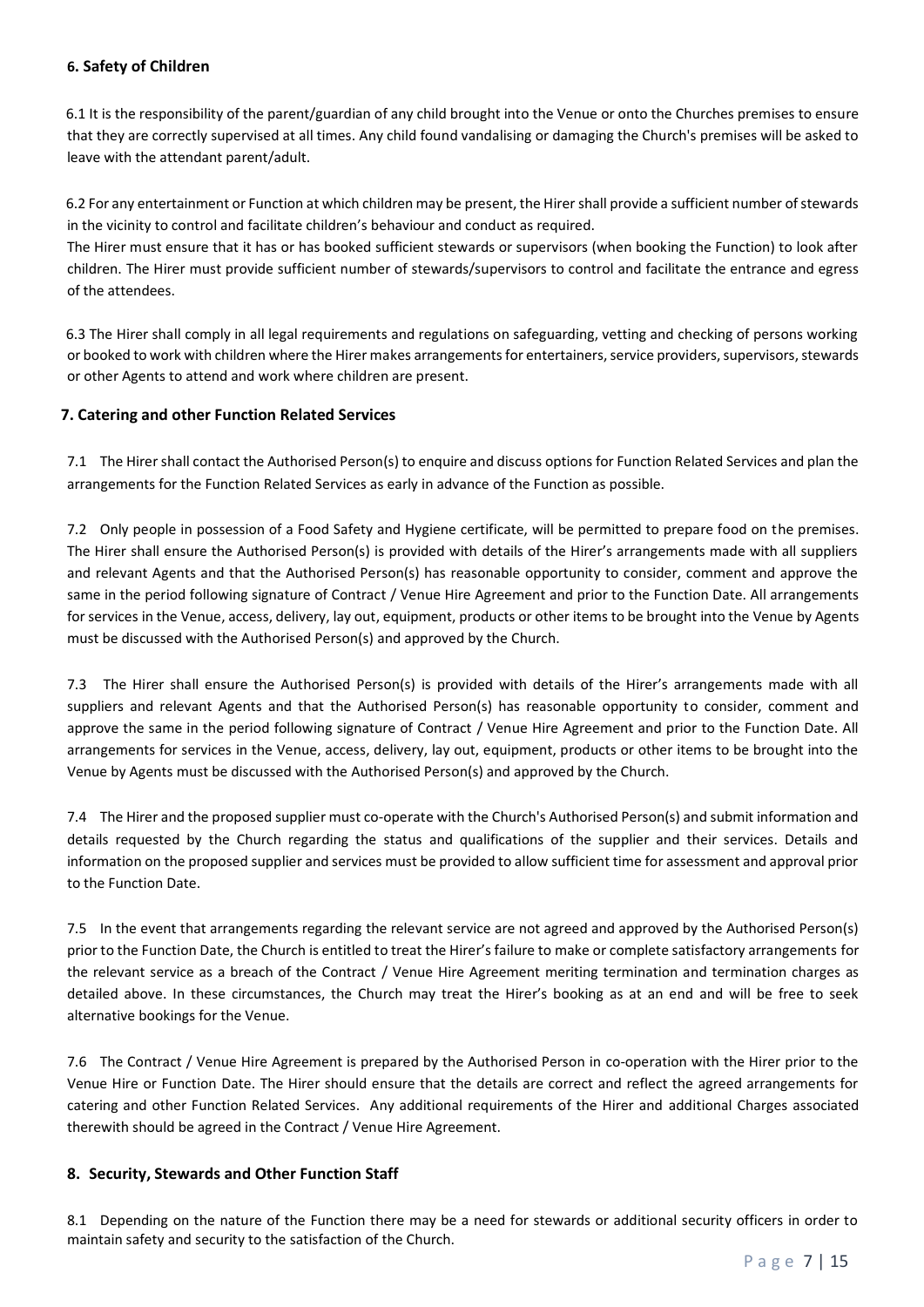8.2 The requirements for security staff, e.g. numbers, work times and cost will be determined by the Authorised Person, on the basis of information provided by the Hirer. The details will be notified to the Hirer and will be included in the Hire charges, if applicable. If the estimated number of attendees increases or the Hirer needs more stewards or security staff, then the Hirer must let the Authorised Person know in time to arrange for additional resource, and the related additional cost will be payable by the Hirer.

8.3 With regard to agreed attendance numbers for the Function, the Hirer must ensure the numbers do not exceed agreed Function attendance numbers as contained in the Contract / Venue Hire Agreement. The Hirer must contact the Authorised Person(s) to obtain details for number restrictions regarding particular Venue areas.

The Church reserves the absolute right to direct that the Hirer reduce the number of attendees in order to maintain compliance with the Churches Premises requirements.

8.4 The Hirer shall ensure that its guests, Personnel and Agents are briefed regarding the security requirements, emergency, fire exit and evacuation procedures of the Church.

8.5 If the Hirer proposes to have any additional security staff or stewards directly engaged by the Hirer, this proposal must be notified to the Authorised Person(s) with full details and is strictly subject to the approval of the Authorised Person(s) and the Church.

## **9. Premises Licence**

KingsGate Church is not authorised to carry out certain licensable activities (e.g. provide entertainment and sell alcohol). The Hirer must strictly adhere to the restrictions in its use and Hire of the Venue and the activities undertaken at or in relation to the Function. The Hirer may obtain details from the Churches Authorised Person(s).

# **10. Contract / Venue Hire Agreement Restrictions on Use of premises**

- 10.1 The Hirer shall be responsible for ensuring that smoking does not take place in the Venue.
- 10.2 Neither the Venue nor any part of the Church may be used for or by any political group or party without the prior agreement of KingsGate Church, nor for any gambling, lottery, bingo or similar activity without prior authorisation of KingsGate Church; or for activities initiating, promoting or inflaming racist, sexist or violent tendencies amongst users or the general public, or for any Function or activity tending or likely to lessen or detract from the good name and reputation of KingsGate Church. Themed Events and associated arrangements are strictly subject to the approval of the Authorised Person(s) and details of the same must be provided at time of booking.

10.3 The Hirer must ensure that persons do not trespass in parts of the premises not hired out by the Hirer.

## **11. Sale of Alcohol**

Neither the Hirer, its Agents nor anyone attending the Hirer's Function can sell alcohol on the premises at any time. KingsGate Church does not permit the sale of any alcohol in relation to the Function. Hirers wishing to bring in their own alcohol will be required to obtain prior agreement from the Authorised Person(s). In all such cases the arrangements must be approved by the Authorised Person(s) in advance.

## **12. Behaviour, Conduct requirement**

12.1 The Hirer is responsible for maintaining good order in relation to all persons present at the Function and all Agents of the Hirer at any time. KingsGate Church reserves the right to exclude persons (including children) who, in the reasonable opinion of the Authorised Person(s), behave in an unacceptable or anti-social manner, and may direct the Hirer to remove such persons.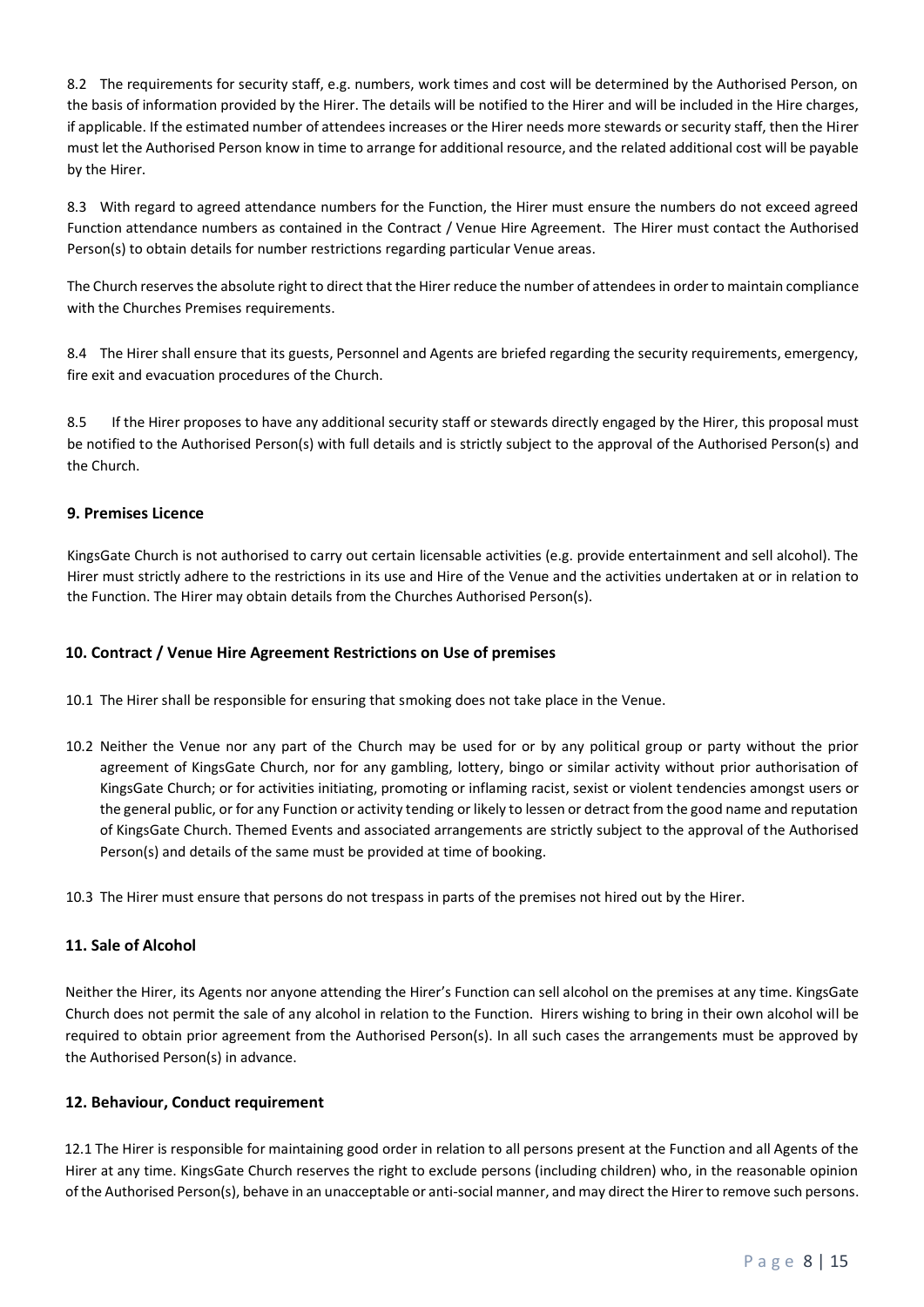12.2 Where or if the Hirer does not follow directions or requests issued under clause 13.1 to the satisfaction of the Authorised Person(s), the Authorised Person(s) acting on behalf of KingsGate Church reserves the right to cancel or terminate the Venue Hire or Function and the booking (and cancellation /termination charges will apply in such cases) and retain the Security Deposit.

# **13. Use of Fire, flames and candles etc.**

13.1 No candles, tea lights or naked flames may be used by the Hirer or any persons in the Venue or the Church unless special arrangements are requested by the Hirer and specifically agreed in advance by the Authorised Person(s). All such arrangements will be subject to KingsGate Church's approval and confirmation in writing. (Imitation battery powered versions are acceptable subject to the consent of the Authorised Person(s)). No fireworks, including indoor fireworks, pyrotechnics or smoke machines may be used.

13.2 The Venue shall not be used for purposes which will involve, in the opinion of the Authorised Person(s), or the Fire Officer an increased risk of fire.

13.3 The Hirer shall pay any additional premium required in respect of any additional insurance to be taken by KingsGate Church in relation to special requirements as mentioned in this section or other special requirements regarding the Hirer's Function.

## **14. Damage, Decoration and Advertising**

14.1 The Hirer agrees not to produce any advertisement of the Function until the Contract / Venue Hire Agreement is signed by both parties. The Hirer agrees not to produce any advertising whatsoever which could be conceived or reasonably interpreted as to place KingsGate Church in disrepute. To this end, the Hirer must send all promotional material relating to the Function to the Authorised Person(s) for approval before it is published.

14.2 No notices may be affixed at the Venue (or in the neighbourhood) without the prior consent of the Authorised Person(s). Any notices fixed to walls or any other area of the Venue causing damage will be charged to the Hirer. The Hirer shall not cause or permit any nails, tacks, screws or other fixing into walls, ceilings or floors or into furniture or fittings to be used at or in the Venue or in relation to any decorations there at. All proposals for decoration, signs or other materials or items to be erected installed or affixed in the Venue are strictly subject to prior agreement and approval of the Authorised Person(s). All items used in decoration or otherwise utilised or brought into the Venue must be removed from the Venue at the end of the Function and before the Period of Hire expires.

14.3 No notice, sign, flag, bunting, banner, decoration, drapery, or other item shall be affixed to any part of the Venue or Church building, or to the furniture or fittings therein by adhesive tape or adhesive substances, any form of decorations, flags or emblems may not be displayed without prior permission of the Authorised Person(s).

14.4 The Hirer shall not place any fly-posters or display or affix any form of advertising or marketing literature in the streets or on any structure in the vicinity of the Venue. The Hirer acknowledges that such an action may render the Hirer liable to prosecution. KingsGate Church may prohibit any posters or handbills which it considers undesirable or objectionable.

14.5 KingsGate Church reserves the right to remove any poster, emblem or decoration visible outside (or inside) the Venue which is deemed unseemly or unsightly in the Church's sole opinion.

14.6 The Hirer undertakes the sole responsibility to ensure that appropriate measures have been taken to ensure that all fabric used in dressing the Venue by the Hirer and or Hirer's Agents or others acting for or on behalf of the Hirer has been pre-treated and is flame retardant.

14.7 Hirers must provide full information regarding their required Function arrangements and layout to the satisfaction of the Church. Failure to do so may result in the Venue not being prepared in time for the Function in the event of which the Church will accept no liability in respect of any losses to or claims by the Hirer or anyone else. The Hirer shall be responsible for providing any personalised table, exhibition and floor plans and all other audio-visual requirements, and room layouts must be provided to the Authorised Person(s) a minimum of two weeks prior to the Period of Hire.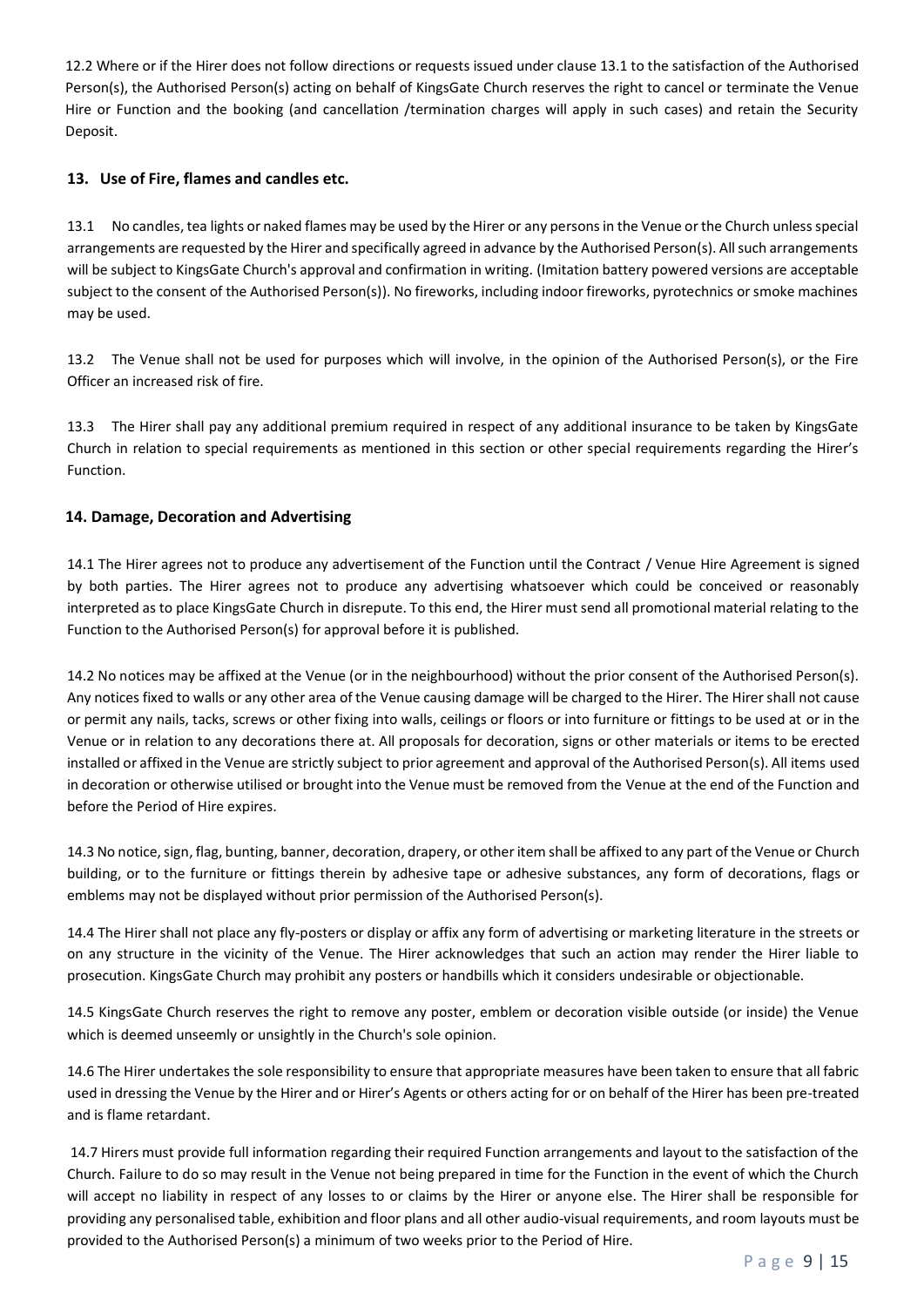## **15. Legal Compliance with Statutes and Regulations**

15.1 The Hirer shall strictly observe the requirements and regulations of the applicable licensing authority (and the Church) as to the holding of exhibitions and public entertainment, supply or consumption of alcohol, licensed activities and events and the number of persons to be admitted to the Venue, number and location of uniformed attendants, arrangements for seating, widths and gangways between chairs, stands and tables, the requirement to keep free of obstruction any emergency exits, routes and stairways and for emergency exit signs to be clearly visible (and any other like requirements). The Hirer shall comply all applicable requirements in legislation and regulations governing the Function and/or use of the Venue and the Hirer's activities. In particular, any legislation with regard to Health and Safety whilst at the Venue.

15.2 The Hirer acknowledges that the Church has a duty under Section 26 of the Counter Terrorism and Security Act 2015 in the exercise of its functions to have "due regard to the need to prevent people from being drawn into terrorism" (the "Prevent Duty"). The Hirer shall ensure that it uses the Venue in such a way as to assist the Church to satisfy the Prevent Duty

## **16. Insurance**

16.1 The Hirer must insure against the risk of death or injury caused to any person and against the risk of damage to any property (including but not limited to the Venue and the Church's property) caused directly or indirectly by the Hirer, Hire's Agents (or by any other person entering or present at the Venue or on the Church's premises as a result or in connection with the Hirer's booking, Venue Hire or Function). The Hirer acknowledges that the Church's public liability insurance cannot be transferred to the Hirer.

16.2 As a minimum requirement the Hirer shall take out and maintain separate insurance cover as follows:

- (a) Employers Liability insurance for not less than £5 million for any one occurrence (or as required by law if the legal minimum is greater)
- (b) Public Liability for an indemnity limit of not less than £5 million in respect of any one act or occurrence or series of acts or occurrences in any one year; and the Hirer shall provide evidence of such insurance to the Authorised Person(s) and the Church's insurance officer.

#### **17. Damage and Loss**

17.1 The Hirer shall ensure that due care and attention is paid to protecting the Venue and its contents during its use in relation to the Venue Hire or Function and during any preparation and dismantling activities thereafter.

Any loss, damage, injury or expense, including any consequential loss or damage incurred during the course of a Hire shall be the full responsibility of the Hirer. The Hirer shall fully indemnify the Church and its officers and servants from against all actions, expenses, claims, losses, damages, penalties and demands (including reasonable legal costs and expenses) arising out of or in any way connected with the Hire or use of the Venue by the Hirer, the presence of its Agents or guests and any accident, injury or loss which may happen to or be sustained by anyone by reason of the presence of such persons on the Church premises, or by reason of the Hirer's Function and activities.

17.2 The Hirer or Hirer's Representative shall inform the Authorised Person(s) immediately of any injury, dangerous occurrence or circumstance that affects public safety or puts at risk the safety or persons attending the Function. The Hirer shall ensure that its Agents and attendees/guests for the Function are aware that they must do the same.

17.3 KingsGate Church will not be liable for any loss or damage due to circumstances beyond the Church's control, including but not limited to any breakdown of machinery, failure of supply of electricity, leakage of water, fire, government restriction or action, riot, war or act of God; which may cause the Venue or the Function to be closed temporarily or the Hire of the Venue to be interrupted, cancelled or terminated.

17.4 The Hirer shall pay to the Church the cost of reinstating or replacing any part of the Venue or property whatsoever belonging to KingsGate Church in or upon the Venue or Church premises which has been damaged, destroyed, stolen or removed during the Period of Hire or which has occurred in relation to the Venue Hire or Function. The Hirer expressly agrees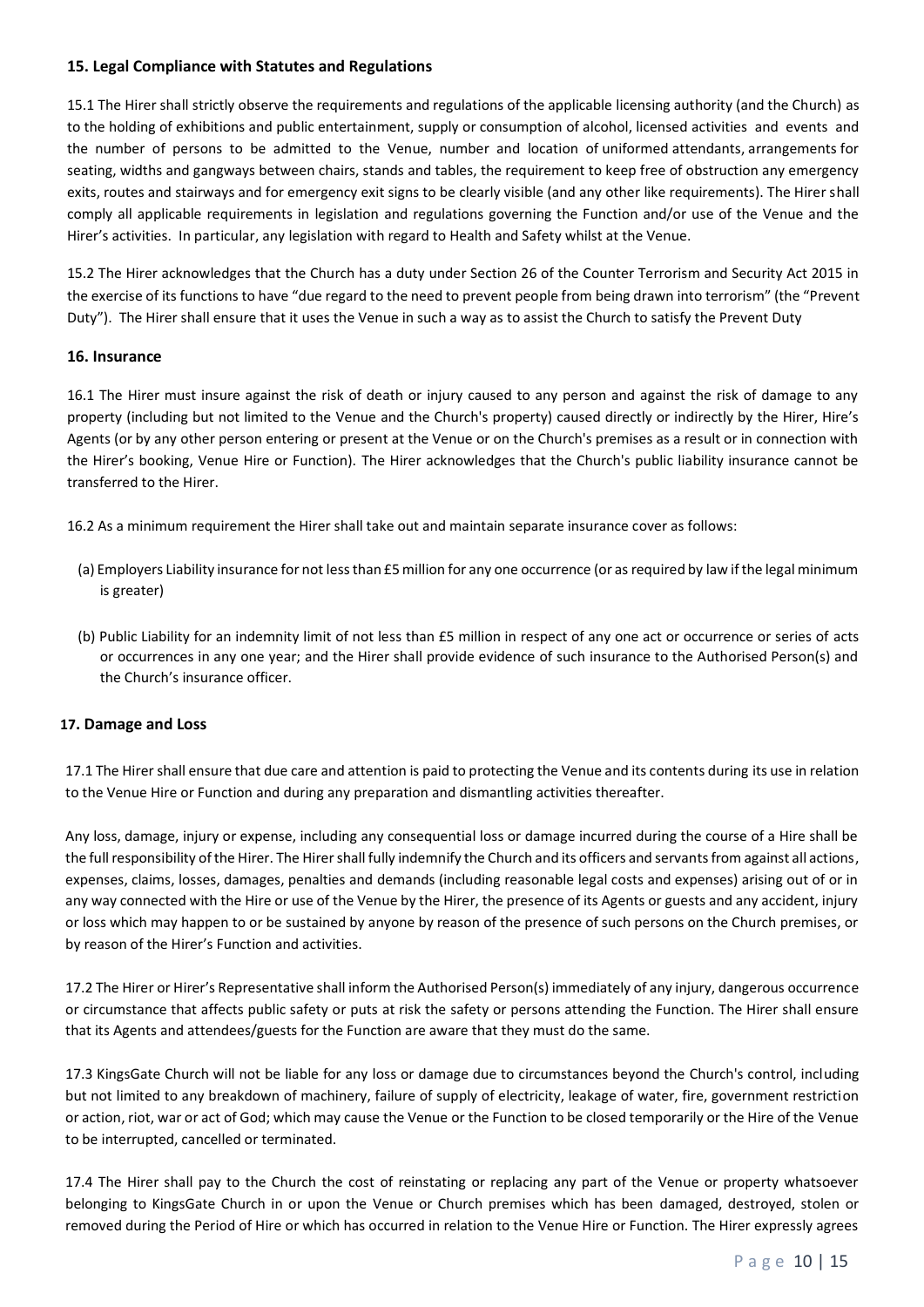that the Church can use the Security Deposit in payment the cost or as a contribution to the cost of reinstating, replacing or otherwise rectifying such loss or damage. Any excess sum incurred shall be owed by the Hirer as a debt due to the Church.

# **18. Electrical Appliances**

18.1 The Hirer must notify the Authorised Person(s) of any electrical appliances or items intended to be brought into the Venue or to be connected to the electricity supply, and full details must be provided a minimum of two weeks prior to the Function Date. Where an Agent is contracted to provide audio-visual services, full details should be provided a minimum of two weeks prior to the Function Date.

18.2 All electrical equipment brought onto the Venue must be Portable Applicant Tested (PAT tested) by a properly authorised, competent person to the satisfaction of the Authorised Person. All installations of electrical equipment and appliances should be carried out and made safe by a competent person. All equipment and related items must be fit for purpose and of good and proper quality, compliant with all legal requirements.

18.3 Use of electricity supply will be discontinued where unsafe equipment or practices are not immediately and satisfactorily remedied. The Authorised Person and / or the Facilities Manager shall be entitled to act on behalf of the Church with regard to determining whether a Venue Hire or Function may proceed or continue where the requirements mentioned in this section are not complied with.

## **19. Emergencies**

In the event of a fire, or other emergency situation, the Hirer, Agents and all persons attending the Venue Hire or Function must comply with all instructions given by the Authorised Person, Facilities Manager or Fire Warden authorised by the Church. If directed, they must evacuate the Venue and go to the designated meeting point so all persons who are in the building can be accounted for.

In case of evacuation, leave the building by the nearest exit. Close all doors behind you when evacuating and report to the assembly point on the car park behind the Green Coat House, accessible off Fife road. Do not take risks when evacuating the building. Do not return to the building for any reason until authorised to do so by the Authorised Person(s).

## **20. No assignment and no sub-letting by Hirer**

20.1 The Hire and the booking of the Venue are personal to the Hirer and the Hirer must not assign its rights or obligations in relation to the booking of the Venue or the Contract / Venue Hire Agreement to any Agent or to any third party whatsoever. The Hirer shall not sub-let, or attempt to sub-let the Venue or part thereof. In the event of a breach of this condition the Hirer shall forfeit use of the Venue and Security Deposit and any sum paid by the Hirer and KingsGate Church may direct that the booking, Venue Hire or Function is immediately cancelled or terminated.

20.2 Nothing in the Booking Form or the Contract / Venue Hire Agreement is intended to confer any benefit on any person who is not a Party to it, under the Contracts / Venue Hire Agreements (Rights of Third Parties) Act 1999.

20.3 If any provision or part of the Booking Form or the Contract / Venue Hire Agreement is found by any court or body of competent jurisdiction to be wholly or partly illegal, invalid, unenforceable or unreasonable, then it shall be deemed severable and the remaining provisions of the Contract / Venue Hire Agreement shall continue in full force and effect.

20.4 The Hirer shall comply (and procure compliance by its Agents) with all legal and statutory requirements applicable to the Hire of the Venue and Hirer's activities and shall indemnify the Church against all actions, claims, demands, proceedings, damages, costs and expenses whatsoever in respect of any breach by the Hirer (or its Agents) of such legal and statutory requirements.

20.5 These terms and conditions, the Booking Form and the Contract / Venue Hire Agreement (and all related matters whether contractual or non-contractual) shall be governed by and construed in accordance with English Law and the English Courts shall have non-exclusive jurisdiction over all matters or disputes arising hereunder.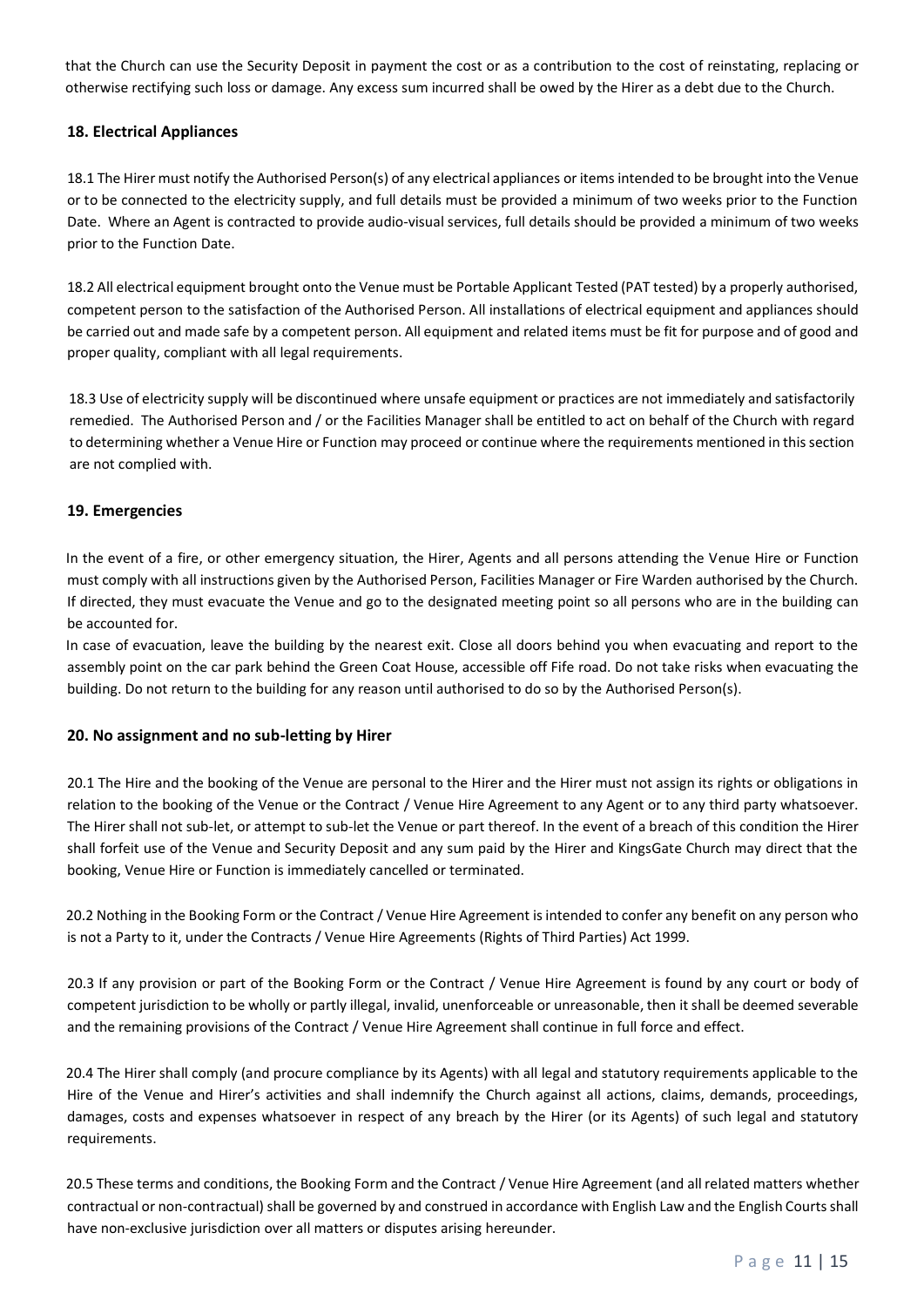## **21. Complaints**

Any complaints in relation to the Hire of the Venue by the Hirer must be made in writing to the Authorised Person(s) within five Working Days of the matter complained of. If the matter is not resolved, the complaint will be considered in accordance with the Church's Complaints Procedure.

# **22. Filming, Photography & Broadcasting rights**

22.1 KingsGate Church reserves the sole right to arrange the broadcasting or televising of any public function on the Church's premises and to retain payment arising therefrom. No material shall be broadcast or televised by the Hirer, Hirer's Agents or any attendee at the Venue without the prior written consent of the Authorised Person(s) in writing; Such consent if given is at the sole discretion of the Church and may be subject to such terms and conditions as the Church and the Authorised Person(s) determines in the relevant circumstances.

22.2 Filming, video recording and photography which is undertaken for a commercial purpose or which is other than filming/photography for private use, shall be subject to the issue and terms and permission which must be requested from KingsGate Church. The permission of the Authorising Person(s) must be obtained at the point of booking before photographs or video recordings are permitted to be made or taken of the Venue.

## **23. Noise/Nuisance**

23.1 It is the responsibility of the Hirer to ensure that those using the Venue and surrounding areas keep the noise in relation to the Function within an acceptable noise level (which can be determined by the Church's Authorised Person(s)). The Hirer shall ensure that the Function remains within acceptable noise levels at all times. Music must be kept within a reasonable level, the level which is acceptable will be determined by the Church's Authorised Person(s). The Hirer will be required to turn down or switch off any music that is deemed too loud or a nuisance. The Church reserves the right to cancel or terminate a Venue Hire or Function where it determines that unacceptable noise levels are being caused and have not been abated. The Authorised Person(s) may act on behalf of the Church in the exercise of these rights. KingsGate Church accepts no responsibility or liability for the cancellation, termination or closure of a Venue Hire or Function due to unacceptable noise levels or nuisance.

23.2 When attending or leaving the Venue and the Church premises, all persons are required to leave in a quiet orderly manner, especially if the Function takes place late at night or in the early hours of the morning.

23.3 The performance of live or recorded music at any Function must cease at the agreed time on the booking form or Contract / Venue Hire Agreement. The Security Deposit will be forfeited if this is not adhered to.

## **24. Temporary External or Internal Structures and use of Inflatables**

24.1 Use of any temporary external or internal structures e.g. marquees, exhibition boards or other temporary structure, shall be subject to the approval of the Church and must be agreed in advance with the Authorised Person(s). The Hirer acknowledges that certain structures may be subject to an inspection by a Building Control Officer, Authorised Person(s) and/or Facilities Manager.

24.2 Use of inflatable structures, equipment or objects, such as bouncy castles, inside the Venue is prohibited.

## **25. Performances**

The Hirer shall indemnify KingsGate Church from and against any claim for duty, tax, royalty or copyright fee payable in respect of any entertainment given during the Period of Hire and of an infringement of copyright which may occur.

Showing videos and DVD films for public performances requires permission from the owner. It is the Hirers responsibility to ensure this permission has been obtained. The Hirer has a responsibility to observe the rights of the Performing Rights Society Ltd (PRSL) and the Phonographic Performance Limited (PPL). The Council has taken out a licence with the Performing Rights Society Limited and PPL to cover the performance of all musical works in the repertoire of the Societies. The Hirer must comply with the conditions of the PRSL and PPL Licences with these Societies in relation to entertainment and other activities at the Function.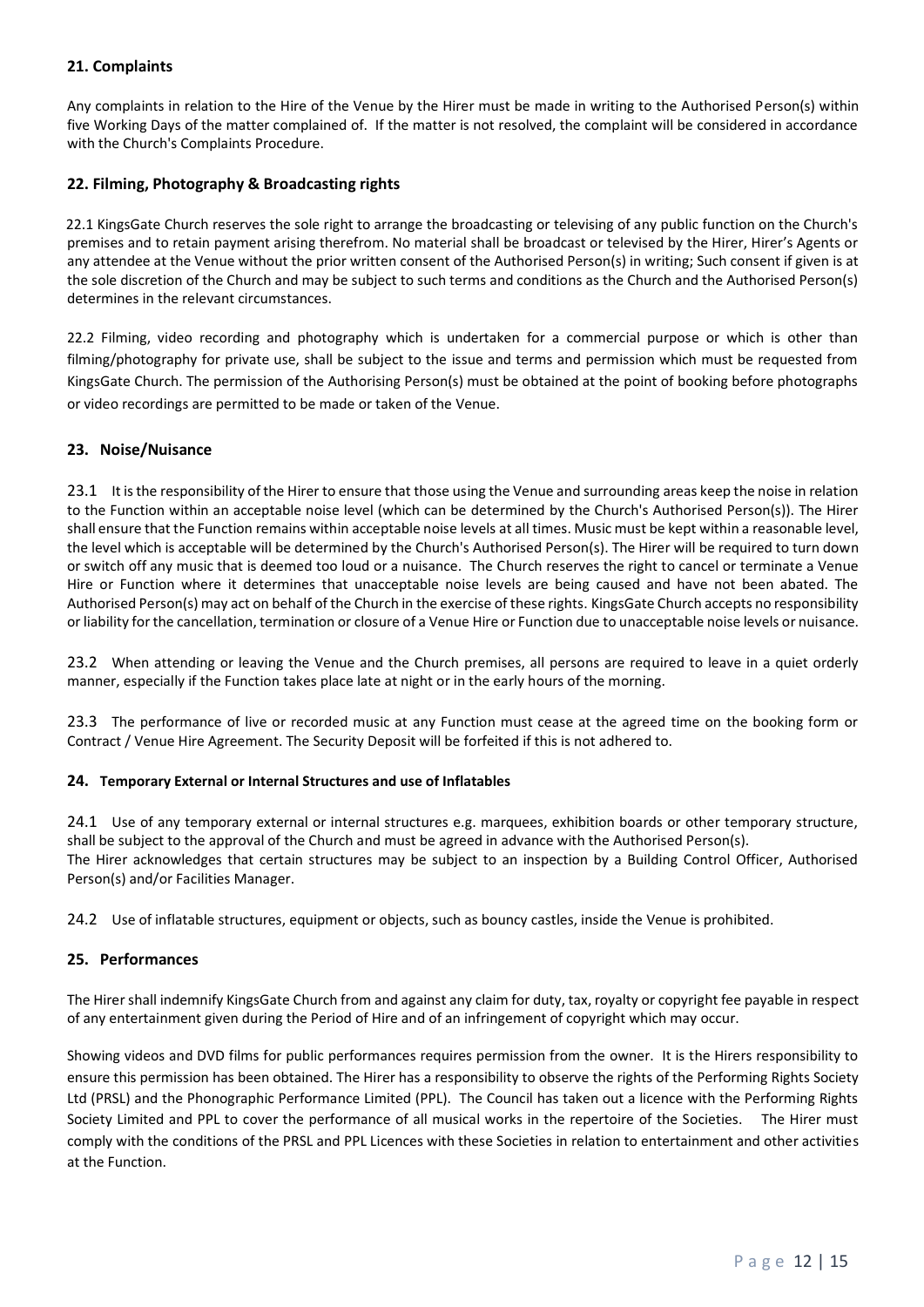## **26. Cleaning and Security at end of Function**

26.1 The Hirer is responsible for leaving the Venue and the Churches premises in a clean and tidy state. Any items brought into the Venue, in conjunction with food and drink, must be cleared away from all areas used by the Hirer. All forms of decoration (including floral and table arrangements) brought into the Venue by Hirer, Agents and attendees, must be removed from the Venue and Church premises at the end of the Venue Hire or Function. Failure to leave the Venue in a clean and fit condition as determined by the Authorised Person(s) will result in an additional cleaning Charge being raised and deducted from the Security Deposit or a claim for the additional cleaning Charge to be paid by the Hirer.

26.2 All waste as generated from or in relation to the Venue Hire, Function or activities there at must be securely bagged and placed in the location specified by the Authorised Person(s). The Church will provide waste sacks and bags for waste disposal.

26.3 The Hirer must ensure that at the end of the Period of Hire, the Venue is left in its original condition, including the requirement that all doors and windows of the Venue shall be secure. The Security Deposit will be retained if the Hirer, Hirer's Agents or other personnel attending the Venue Hire or Function fail to adhere to these requirements.

## **27. KingsGate Churches Right of Entry Reserved**

27.1 The Authorised Person(s) and any other Church representative shall have the right of entry at all times to the Venue and the Function.

27.2 The Hirer shall maintain good order during the Hire and shall provide such stewards and other supervisors as may be necessary to ensure good order and proper use of the Venue and proper conduct of activities at and in relation to the Venue Hire or Function, and compliance with the rules and requirements for use of the Venue applicable to the Hirer under the Contract / Venue Hire Agreement. On instruction from the Authorised Person(s) the Hirer shall secure the removal of any specified person from the Venue and the Function, who in the reasonable opinion of the Authorised Person(s) misconducts himself/herself, misuses Church premises or facilities or acts in a way which breaches or is likely to lead to a breach of the rules or requirements under the Contract / Venue Hire Agreement. The Church may engage stewards as may be considered necessary to keep order at the Venue and the Hirer will be required to cover the expenses incurred in this regard.

#### **28 Exhibitions, Bazaars, Craft Fairs etc.**

28.1 All Hires for exhibitions, bazaars, craft fairs, sales of work or similar events will be subject to specific or more detailed conditions, restrictions and requirements which may be imposed by KingsGate Church or by the Church's Insurance Company, having regard to any extra risks involved.

28.2 In the case of an exhibition, bazaar, sales of work or similar event, booking requests must be made at least eight weeks before the date of the engagement/Function and be accompanied by a plan of the proposed arrangement of stalls, stands, gangways, together with details of the proposed method of construction of such stalls, stands, and the like. All arrangements must be agreed with the Authorised Person(s) and should be recorded in the Contract / Venue Hire Agreement which the Hirer should check prior to signing.

## **29 Drugs/ offensive weapons and dangerous substances or products -**

29.1 The Hirer shall be responsible for enforcing the following rules and requirements regarding substances, products weapons and other items which are not allowed on KingsGate Churches premises:

- Illegal substances, knives, guns and any other weapons must not be brought into the Venue or the Church; Anything inflammable or explosive, indoor fireworks, chemicals, articles producing an offensive smell, steam or gas fired engines or similar products is prohibited; and use of pyrotechnics is prohibited;
- No wax or powder material is to be placed on the floor of the hireable spaces;
- Possession or use of any material, product or instrument that could or would be used as a potential weapon is forbidden on any Church premises.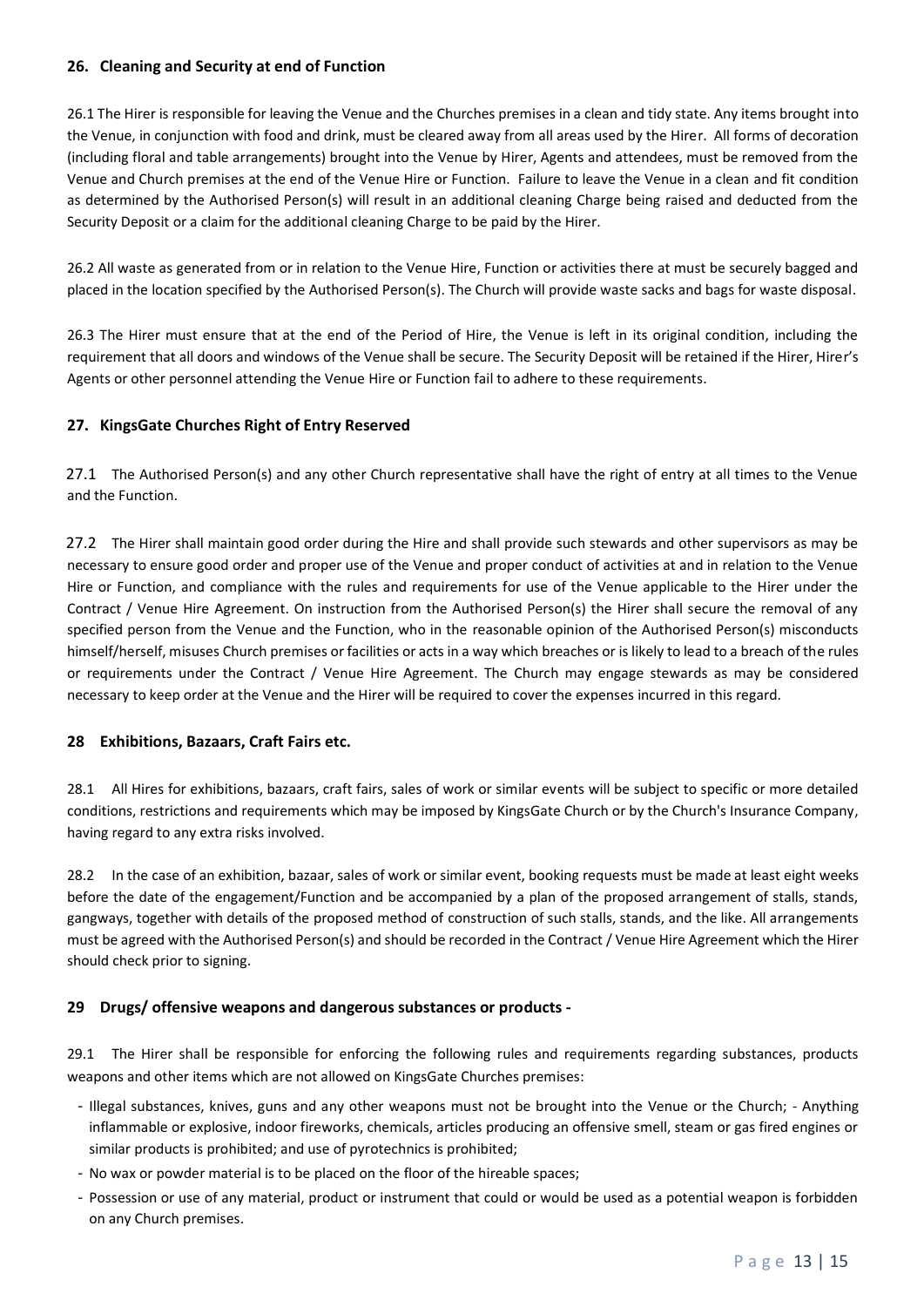- The use of gas on the premises is strictly prohibited for reasons of safety. The Hirer must ensure that no such gas units are used at the Venue or on any part of the Churches premises.

29.2 Except with the prior written permission of the Authorised Person(s), the Hirer shall not permit any animal, fish or bird into the Venue, provided that this condition shall not apply to a guide dog accompanying a visually impaired person or hearingimpaired person.

- 29.3 Failure to comply with the above clause restrictions and requirements may result in:
	- (a) Cancellation or termination of the Venue Hire or Function; and/or
	- (b) Retention of any Security Deposit paid by the Hirer to the Church, as well as the Charges.

## **30. Parking**

- 30.1 The Hirer shall ensure that no cars and motor vehicles are parked in such a way as to obstruct the entrance or exit ways to and from the Church.
- 30.2 KingsGate Church accepts no responsibility in respect of any car or motor vehicle parked at or around the Churches premises or for any loss or damage to any car/vehicle or its contents. Parking restrictions are enforced in the area. The Church accepts no responsibility in respect of the parking of any car or vehicle or any parking fee or fine incurred through parking contrary to restrictions in force at the relevant time. The Hirer, Hirer's Agents and guests are deemed to be aware of all parking rules and restrictions and no claim or complaint may be made regarding these or any misunderstanding with regard to them.
- 30.3 It is the Hirer's responsibility to ensure that the Hirer, the Hirer's Agents and guests are aware of these parking restrictions and the Hirer shall inform them that any vehicle parked illegally will be given a parking penalty and/or towed away by the traffic authorities.
- 30.4 The Hirer must agree in advance with the Authorised Person(s) any loading arrangements for the deliveries and collections of equipment and supplies for or in connection with the Venue Hire or Function, preparation and collection and taking away of items afterwards. The Hirer and Agents using the loading facilities and other vehicular access routes shall respect the sensitivities of local residents and members of the public and, for example, shall not create excessive noise and shall abstain from playing music loudly from their vehicles when parked in/on the facilities.

#### **31. Additional Catering Requirements**

31.1 If the Hirer wishes to make its own catering arrangements, the Hirer must obtain prior agreement from the Churches Authorised Person(s) in accordance with the procedure detailed in section 7 above. If any food or drinks are brought into the Venue or Church without prior agreement of the Authorised Person(s), then the Church reserves the right to curtail or terminate the Function immediately.

31.2 Any external caterers using the Church's premises must be fully registered and qualified for work as a caterer with or for a local authority and must comply with the Food Safety Act. Any caterer who breaches or fails to comply any regulations will be either asked to leave and/or reported to the relevant Regulatory Authorities. KingsGate Church also reserves the right to call in, at any time, the relevant Regulatory Authority to assist in dealing with any issue that may arise in connection with any breach of rules and regulations as laid down by law.

31.3 KingsGate Church reserves for itself and/or its nominees the right of sale of all refreshments. No food or drink may be sold at the Venue or in the Church without prior agreement from the Authorised Person(s) and a Charge may be levied against the sale. If the Authorised Person(s) deems this to be the case on the day of the event, the event will be curtailed/terminated.

31.4 Caterers using the premises must ensure that any area they have used must be left in the same condition as handed over to them. Caterers are expected to wipe clean all surfaces used, sweep and mop floors, and dispose any rubbish. The Hirer agrees that the Hirer is fully responsible for its own caterers, suppliers and Agents.

#### **32. Amendments to Church's Terms and Conditions of Hire**